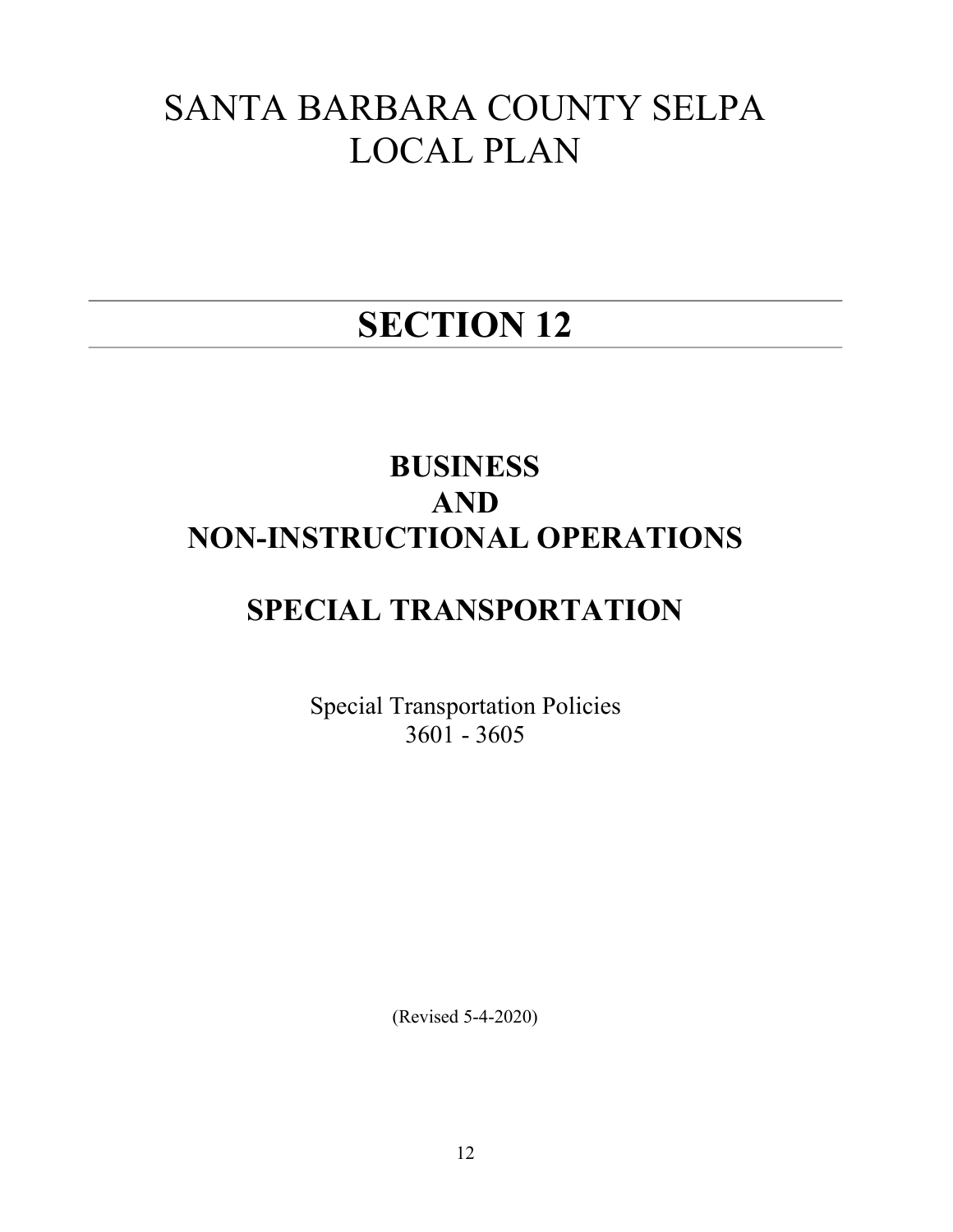### 3000 BUSINESS AND NON-INSTRUCTIONAL OPERATIONS

#### 3600 SPECIAL TRANSPORTATION

3601 Provision of Special Transportation

Special Education transportation as a related service shall be provided to students with disabilities if written into the Individualized Education Program (IEP) and shall be provided in accordance with the Special Education Local Plan Area's/districts'/County Education Office's regulations and procedural guidelines. Entities operating transportation shall, where appropriate, coordinate the Special Education transportation with the regular home-to-school transportation.

# (EDUCATION CODE SECTION 56345(a)(3))

| DATE APPROVED: January 3, 1984 |                  |
|--------------------------------|------------------|
| <b>DATE REVISED:</b>           | January 9, 1987  |
| DATE REVISED:                  | March 3, 1995    |
| <b>DATE REVISED:</b>           | December 9, 2002 |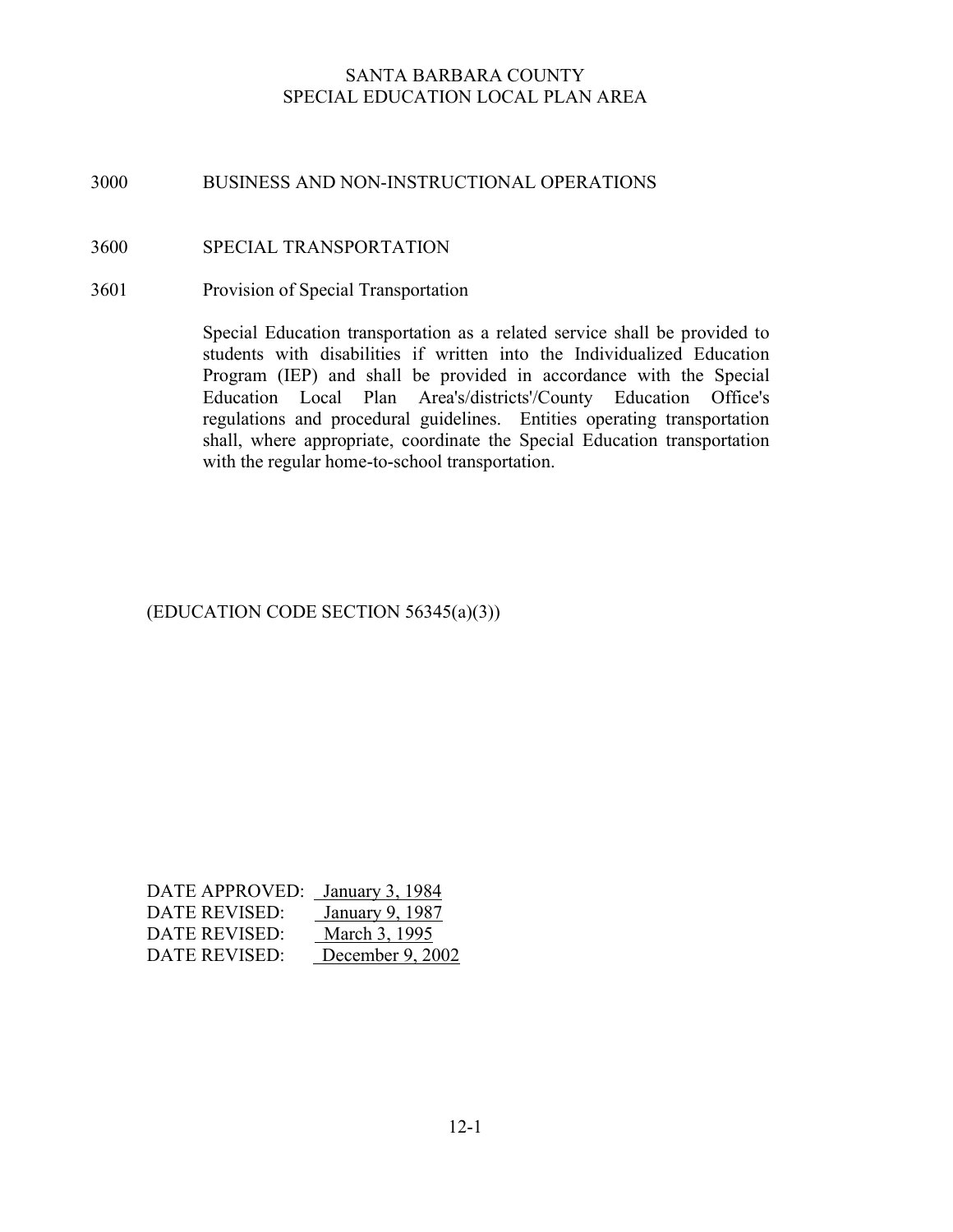#### 3000 BUSINESS AND NON-INSTRUCTIONAL OPERATIONS

#### 3600 SPECIAL TRANSPORTATION

#### 3602 Responsibility for Transportation

The following criteria shall apply in determining the entity responsible for special transportation:

- (1) The County Education Office shall be responsible for arranging transportation for all students with disabilities residing in direct service districts and attending district, other district or county-operated programs.
- (2) A nondirect service district shall be responsible for arranging for transporting all preschool and school age students with disabilities who reside in their district and attend programs in their district or programs operated by another entity.
- (3) Reimbursement for transportation provided by the parent shall be the responsibility of the nondirect service district of residence or the County Education Office for direct service districts. The rate will be set by the respective board.

For purposes of establishing the district of residence for transportation chargebacks, the student's grade level as of the start of each school year shall be the determining factor. Districts must assume responsibility for providing transportation as follows:

| Type of District | Student Grade Placement as of the Start of the School Year |
|------------------|------------------------------------------------------------|
| K-6              | Preschool through Grade 6                                  |
| $K-8$            | Preschool through Grade 8                                  |
| Grades 7-12      | Grades 7 through 12 (and until exit from public school)    |
| Grades 9-12      | Grades 9 through 12 (and until exit from public school)    |

| <b>DATE APPROVED:</b> | January 3, 1984   |
|-----------------------|-------------------|
| <b>DATE REVISED:</b>  | January 9, 1987   |
| <b>DATE REVISED:</b>  | June 12, 1987     |
| <b>DATE REVISED:</b>  | December 6, 1991  |
| <b>DATE REVISED:</b>  | March 3, 1995     |
| <b>DATE REVISED:</b>  | November 14, 1997 |
| <b>DATE REVISED:</b>  | December 9, 2002  |
|                       |                   |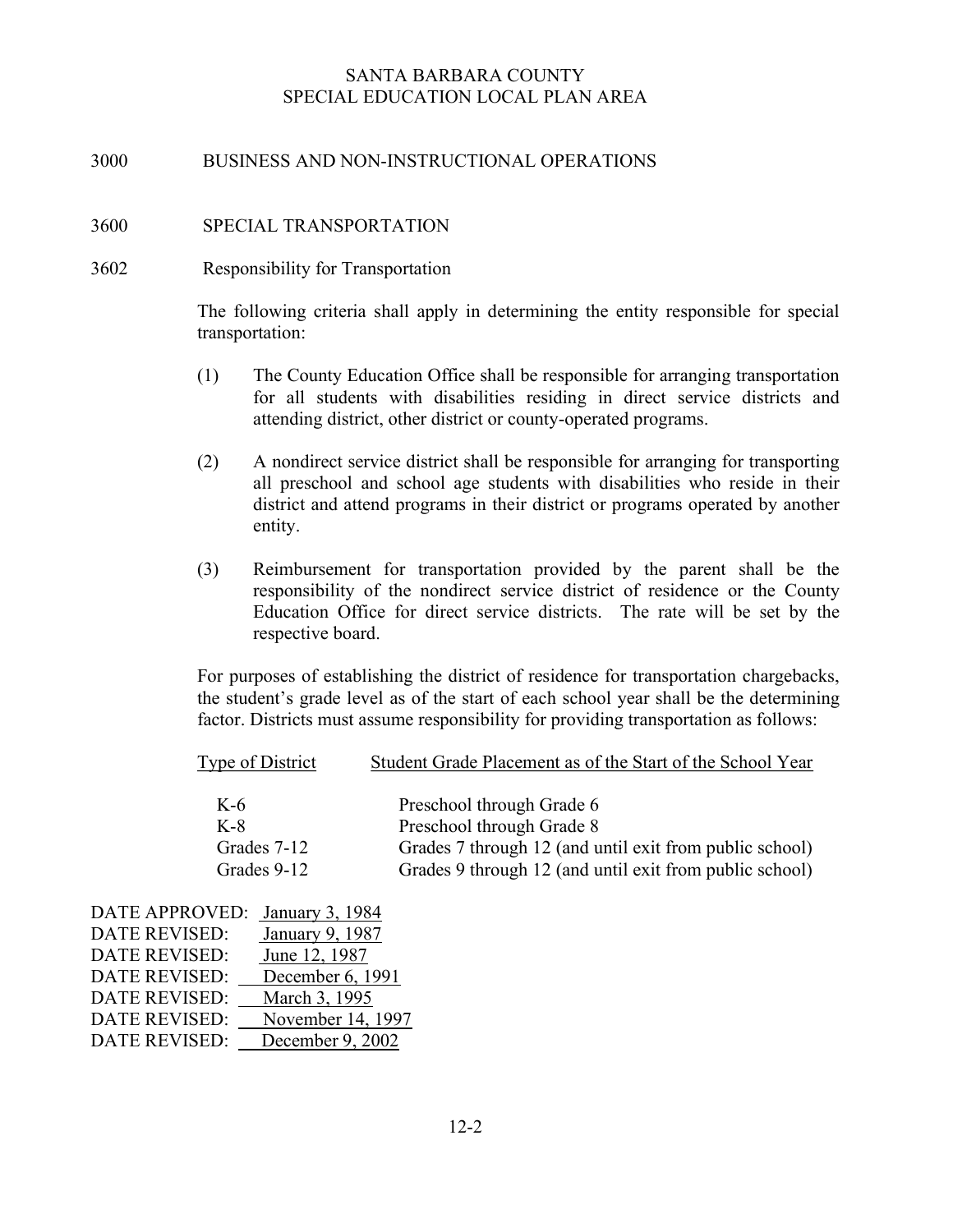### 3000 BUSINESS AND NON-INSTRUCTIONAL OPERATIONS

# 3600 SPECIAL TRANSPORTATION

3603 Transportation Agreement

Each district responsible for transportation shall enter into a transportation agreement with the local education agency providing the transportation. The agreement shall spell out the terms and conditions and include mutually agreed upon reimbursement.

DATE APPROVED: January 3, 1984 DATE REVISED: June 12, 1987 DATE REVISED: December 9, 2002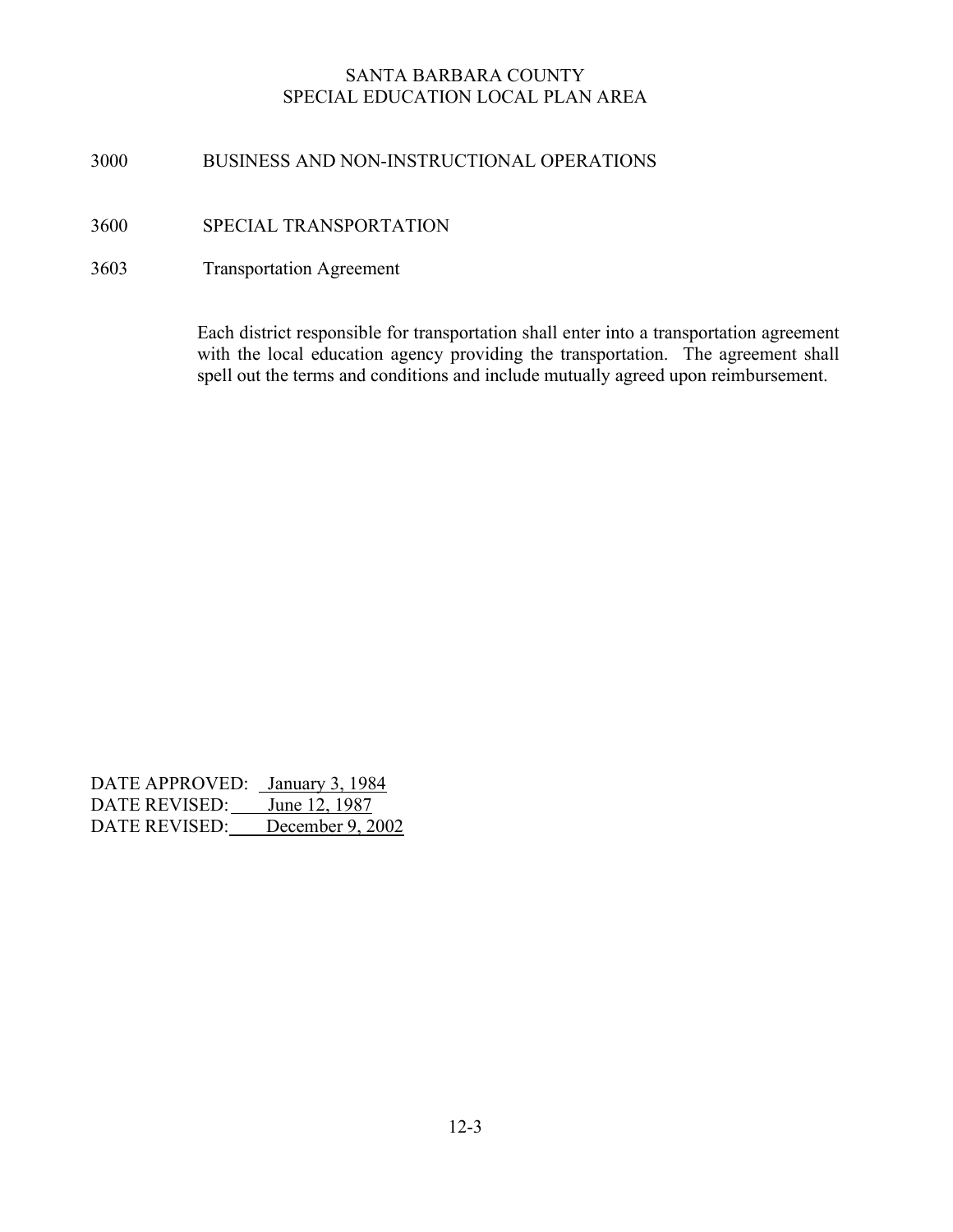#### 3000 BUSINESS AND NON-INSTRUCTIONAL OPERATIONS

3600 SPECIAL TRANSPORTATION

#### 3604 Responsibility for Reporting Transportation Costs

Each district operating programs for students with disabilities and maintaining a transportation program and the County Education Office shall be responsible for reporting transportation costs and requesting state reimbursement for special transportation if they operate or contract for the service.

DATE APPROVED: January 3, 1984 DATE REVISED: June 12, 1987 DATE REVISED: December 9, 2002